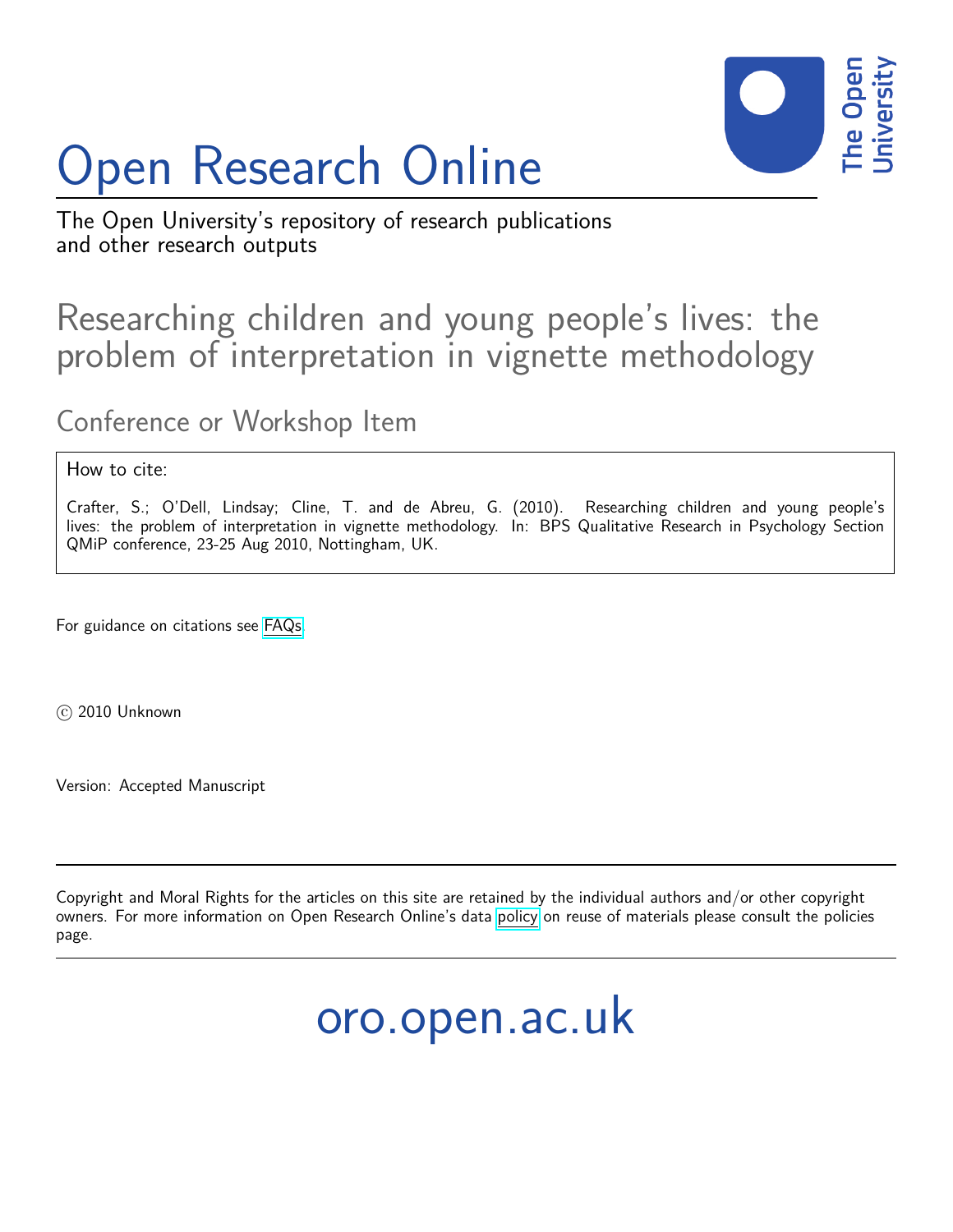

**RESEARCHING CHILDREN AND YOUNG PEOPLE'S LIVES: THE PROBLEM OF INTERPRETATION IN VIGNETTE METHODOLOGY**

**S. Crafter (University of Northampton) L. O'Dell (Open University) T. Cline (University College London) G. de Abreu (Oxford Brookes University)**

#### VIGNETTE METHODOLOGY

 Vignettes are typically short stories about a fictional character or fictional scenario appropriate to a particular study.

#### **o** Key Assumption

 "narrative representations of emotional events can be treated as functionally comparable to the corresponding real-life encounters" (Parkinson and Manstead, 1993:296).

#### **EXPLAINING DIVERSE VOICES IN THE DATA: DIFFERING THEORETICAL VIEWS**

- Using vignettes for exploring dialogical voices of self and other (Bakhtin, 1973)
- **I-positions** (Hermans, 2002)
- Identity is perceived as a multiplicity of Ipositions among which dialogical relationships can be established
- These I-positions create "voices" which relate to other I-positions: multivoiced-identity

#### THE CASE

- o Louise
- 18 years of age at time of interview
	- White British and caring for a disabled mother

Mary is 14 years old and lives with her dad and her brother who is 15 years old. Mary's dad is disabled and needs help during the day with activities such as getting<br>out of bed, getting dressed and making lunch. Mary loves<br>her dad and is happy to be there for him. However she<br>also misses school some days if her dad has a bad day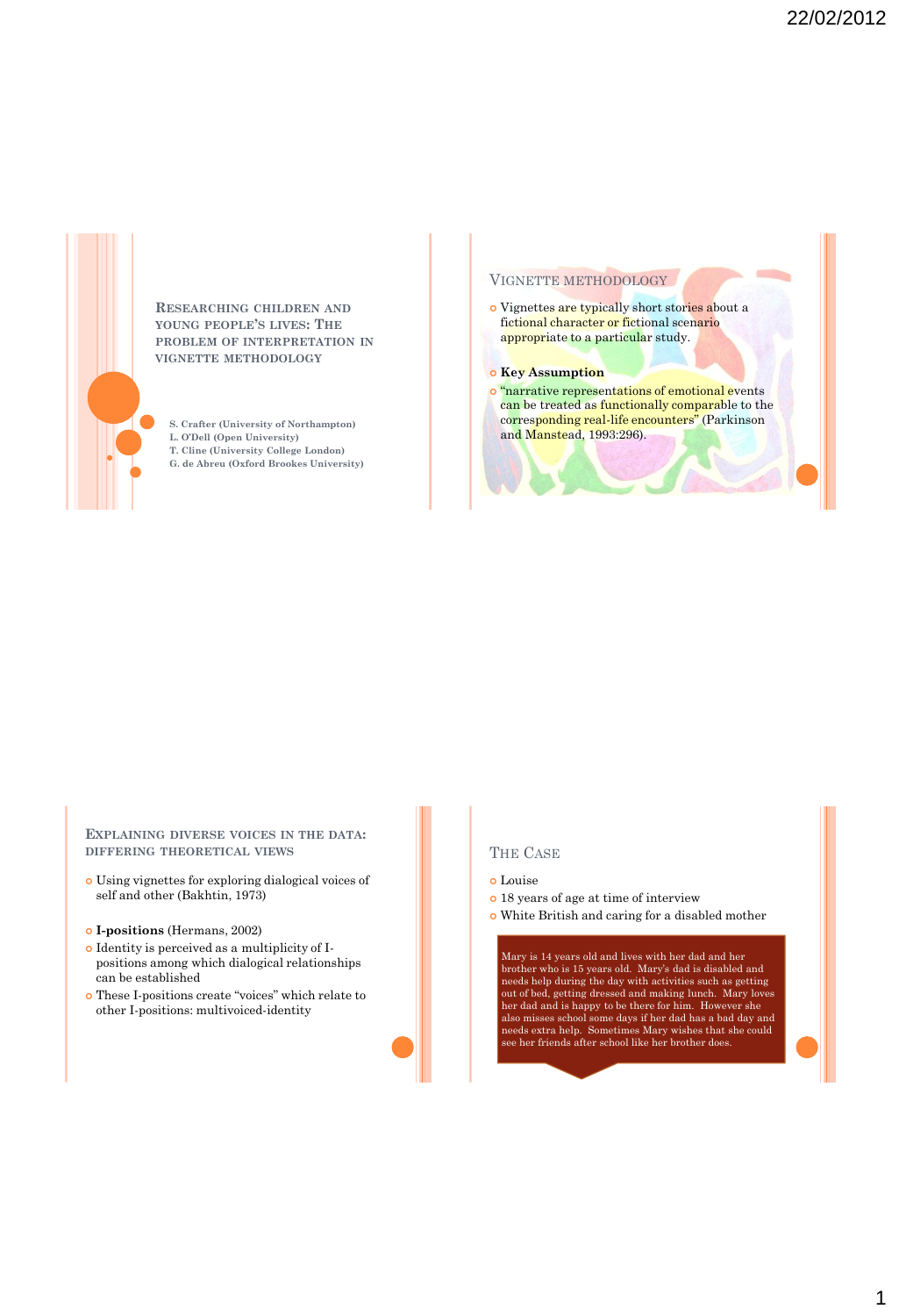#### *"I AS ME" IDENTIFICATION WITH THE CHARACTER OF THE VIGNETTE*

#### *What do you think about what Mary is doing?*

 $\prod_{i=1}^n$  and  $\prod_{i=1}^n$  didn't fit in well with other people because when in  $h<sup>T</sup>$  under the same thing, which schools the same thing,  $h<sup>T</sup>$  $\begin{bmatrix} \ldots \\ \ldots \end{bmatrix}$  it came down to it the way I saw it was 'well I will from  $\frac{dy}{dx}$  but they don't dimensional where I'm com- $\exp\left(\frac{H \cup H}{1 + \epsilon^2} \right)$  and  $\exp\left(\frac{H \cup H}{1 + \epsilon^2} \right)$ try but they don't understand where I'm coming from so it's very hard to relate to them because I don't go through typical issues they do'. I mean, they would come on to the school going 'oh my mum's a bitch, she won't let me do this, she won't let me do that' and I'm sitting there thinking 'oh my God, how superficial are you, you don't even know what the hell you're talking about'

#### *MOVING FROM CHARACTER TO SELF*

*How do you think Mary's dad might feel about the situation?* I think Mary's dad may feel a little guilty because at one point he loves his daughter but at the next point he may feel that he is taking her away from being a normal child. Or he could be like my

mother and be totally consumed in the fact that he's disabled. Cos I'm there for my mother, I love her, but at the same time the second my mum became disabled something just flipped in her head and she changed.

#### *I AS 'YOU', THE GENERALIZED OTHER*

*What do you think will happen when she grows up?*

If she, if Mary continues, cos it's difficult when you have a disabled parent because, it's true, you do have to choose what you're doing, you have to make your own choices but when it comes down to it your personality is always going to be split, […] It doesn't matter whether you're in uni, whatever you're doing, when you've got a disabled parent of you always want to be there to help them.

#### *CONTRADICTIONS: SHIFT IN I POSITIONS*

Like, for me, I used my, I hate to say it but I did use my mum as an excuse to get out of school because I was not having a good time and everyone thought I was dumb. But in Mary's situation she may, she may love school, she may be doing fantastic, or she may be like me and hate school and use it as an excuse. But at the same time she's still, she's still being, in a way, robbed of high school.